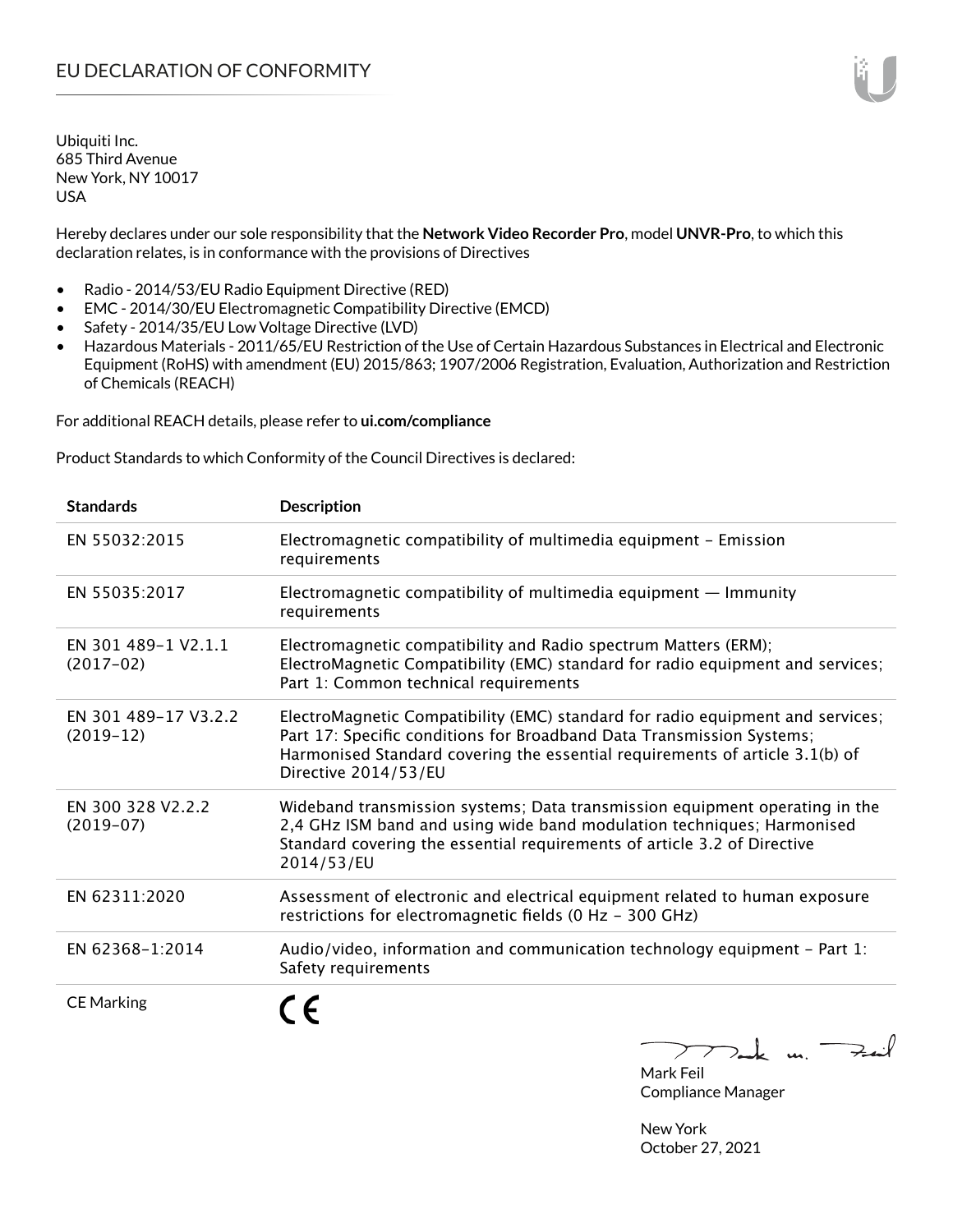### **UNVR-Pro**

#### **български** [Bulgarian]

С настоящото Ubiquiti декларира, че това устройство UNVR-Pro е в съответствие със съществените изисквания и други приложими разпоредби на Директиви 2014/53/EC, 2014/30/ЕС, 2014/35/ЕС.

#### **Hrvatski** [Croatian]

Ubiquiti ovim putem izjavljuje da je ovaj uređaj UNVR-Pro sukladan osnovnim zahtjevima i ostalim bitnim odredbama Direktiva 2014/53/EU, 2014/30/EU, 2014/35/EU.

#### **Čeština** [Czech]

Ubiquiti tímto prohlašuje, že toto UNVR-Pro zařízení, je ve shodě se základními požadavky a dalšími příslušnými ustanoveními směrnic 2014/53/EU, 2014/30/EU, 2014/35/EU.

#### **Dansk** [Danish]

Hermed, Ubiquiti, erklærer at denne UNVR-Pro enhed, er i overensstemmelse med de væsentlige krav og øvrige relevante krav i direktiver 2014/53/EU, 2014/30/EU, 2014/35/EU.

#### **Nederlands** [Dutch]

Hierbij verklaart Ubiquiti, dat deze UNVR-Pro apparaat, in overeenstemming is met de essentiële eisen en de andere relevante bepalingen van richtlijnen 2014/53/EU, 2014/30/EU, 2014/35/EU.

#### **English**

Hereby, Ubiquiti, declares that this UNVR-Pro device, is in compliance with the essential requirements and other relevant provisions of Directives 2014/53/EU, 2014/30/EU, 2014/35/EU.

#### **Eesti keel** [Estonian]

Käesolevaga Ubiquiti kinnitab, et antud UNVR-Pro seade, on vastavus olulistele nõuetele ja teistele asjakohastele sätetele direktiivide 2014/53/EL, 2014/30/EL, 2014/35/EL.

#### **Suomi** [Finnish]

Täten Ubiquiti vakuuttaa, että tämä UNVR-Pro laite, on yhdenmukainen olennaisten vaatimusten ja muiden sitä koskevien direktiivien 2014/53/EU, 2014/30/EU, 2014/35/EU.

#### **Français** [French]

Par la présente Ubiquiti déclare que l'appareil UNVR-Pro, est conforme aux exigences essentielles et aux autres dispositions pertinentes des directives 2014/53/UE, 2014/30/UE, 2014/35/UE.

#### **Deutsch** [German]

Hiermit erklärt Ubiquiti, dass sich dieses UNVR-Pro Gerät, in Übereinstimmung mit den grundlegenden Anforderungen und den anderen relevanten Vorschriften der Richtlinien 2014/53/EU, 2014/30/EU, 2014/35/EU befindet.

#### **Ελληνικά** [Greek]

Δια του παρόντος, Ubiquiti, δηλώνει ότι αυτή η συσκευή UNVR-Pro, είναι σε συμμόρφωση με τις βασικές απαιτήσεις και τις λοιπές σχετικές διατάξεις των οδηγιών 2014/53/EE, 2014/30/EE, 2014/35/EE.

#### **Magyar** [Hungarian]

Ezennel Ubiquiti kijelenti, hogy ez a UNVR-Pro készülék megfelel az alapvető követelményeknek és más vonatkozó 2014/53/EU, 2014/30/EU, 2014/35/EU irányelvek rendelkezéseit.

#### **Íslenska** [Icelandic]

Hér, Ubiquiti, því yfir að þetta UNVR-Pro tæki er í samræmi við grunnkröfur og önnur viðeigandi ákvæði tilskipana 2014/53/ESB, 2014/30/ESB, 2014/35/ESB.

#### **Italiano** [Italian]

Con la presente, Ubiquiti, dichiara che questo dispositivo UNVR-Pro, è conforme ai requisiti essenziali ed alle altre disposizioni pertinenti delle direttive 2014/53/UE, 2014/30/UE, 2014/35/UE.

#### **Latviešu valoda** [Latvian]

Ar šo, Ubiquiti, deklarē, ka UNVR-Pro ierīce, ir saskaņā ar būtiskajām prasībām un citiem attiecīgiem noteikumiem Direktīvās 2014/53/ES, 2014/30/ES, 2014/35/ES.

#### **Lietuvių kalba** [Lithuanian]

Ubiquiti deklaruoja, kad šis UNVR-Pro įrenginys atitinka esminius reikalavimus ir kitas 2014/53/ES, 2014/30/ES, 2014/35/ES Direktyvų nuostatas.

#### **Malti** [Maltese]

Hawnhekk, Ubiquiti, tiddikjara li dan il-mezz UNVR-Pro huwa konformi mar-rekwiżiti essenzjali u dispożizzjonijiet rilevanti oħrajn ta 'Direttivi 2014/53/UE, 2014/30/UE, 2014/35/UE.

#### **Norsk** [Norwegian]

Herved Ubiquiti, erklærer at denne UNVR-Pro enheten, er i samsvar med de grunnleggende kravene og andre relevante bestemmelser i direktivene 2014/53/EU, 2014/30/EU, 2014/35/EU.

#### **Polski** [Polish]

Niniejszym, Ubiquiti, oświadcza, że urządzenie UNVR-Pro, jest zgodny z zasadniczymi wymaganiami oraz pozostałymi stosownymi postanowieniami Dyrektyw 2014/53/UE, 2014/30/UE, 2014/35/UE.

#### **Português** [Portuguese]

Ubiquiti declara que este dispositivo UNVR-Pro, está conforme com os requisitos essenciais e outras disposições das Directivas 2014/53/UE, 2014/30/UE, 2014/35/UE.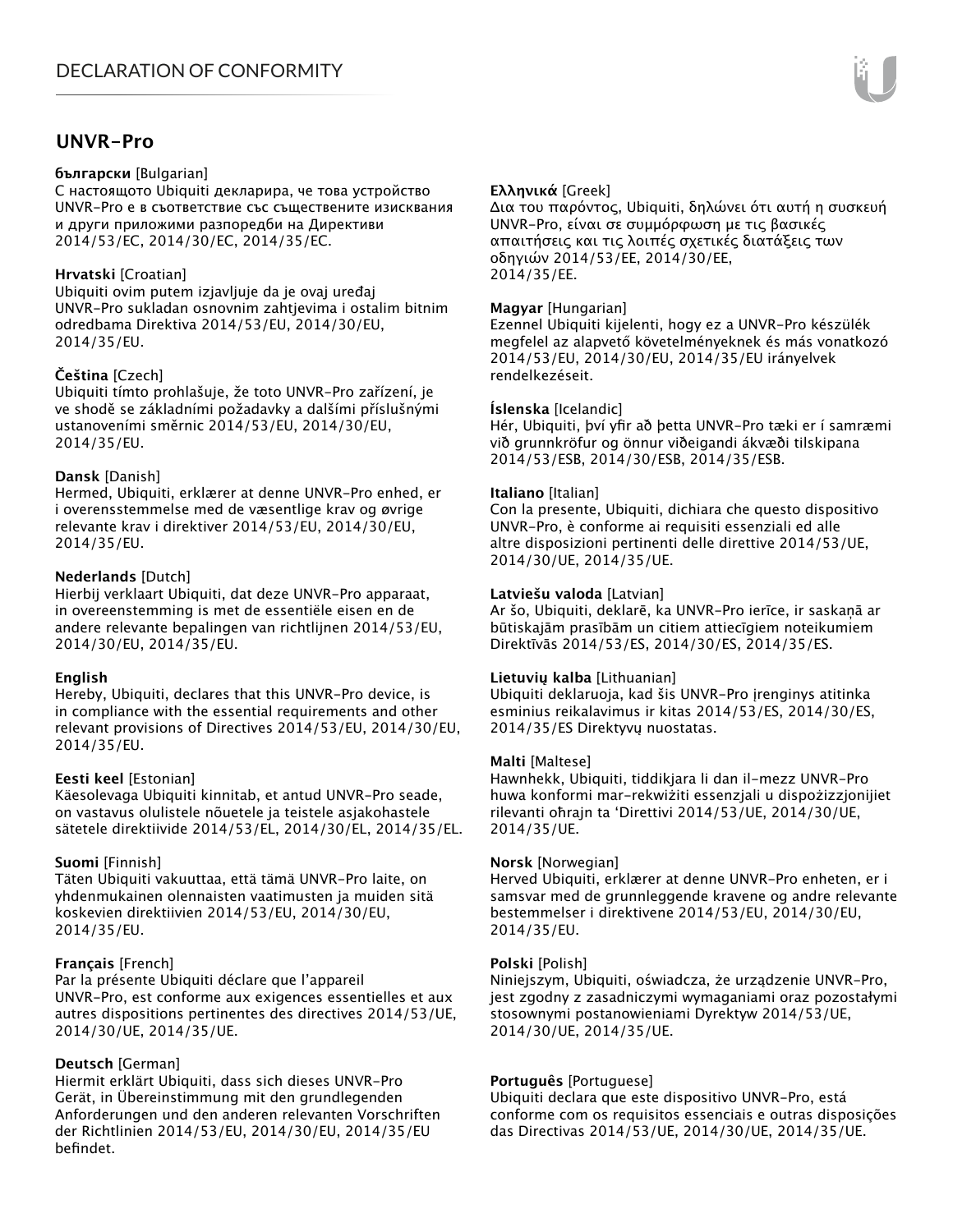#### **Română** [Romanian]

Prin prezenta, Ubiquiti declară că acest dispozitiv UNVR-Pro este în conformitate cu cerințele esențiale și alte prevederi relevante ale Directivelor 2014/53/UE, 2014/30/UE, 2014/35/UE.

#### **Slovenčina** [Slovak]

Týmto Ubiquiti, prehlasuje, že toto UNVR-Pro zariadenie, je v súlade so základnými požiadavkami a ďalšími relevantnými ustanoveniami smernice 2014/53/EÚ, 2014/30/EÚ, 2014/35/EÚ.

#### **Slovenščina** [Slovenian]

Družba Ubiquiti izjavlja, da je naprava UNVR-Pro v skladu z obveznimi zahtevami in drugimi ustreznimi določbami direktiv 2014/53/EU, 2014/30/EU in 2014/35/EU.

#### **Español** [Spanish]

Por medio de la presente Ubiquiti declara que este dispositivo UNVR-Pro, cumple con los requisitos esenciales y cualesquiera otras disposiciones aplicables o exigibles de las Directivas 2014/53/UE, 2014/30/UE, 2014/35/UE.

#### **Svenska** [Swedish]

Härmed Ubiquiti, intygar att denna UNVR-Pro enhet är i överensstämmelse med de väsentliga egenskapskrav och övriga relevanta bestämmelser som framgår av direktiven 2014/53/EU, 2014/30/EU, 2014/35/EU.

#### **Accessories**:

https://www.ui.com/products/#default https://www.ui.com/products/#accessories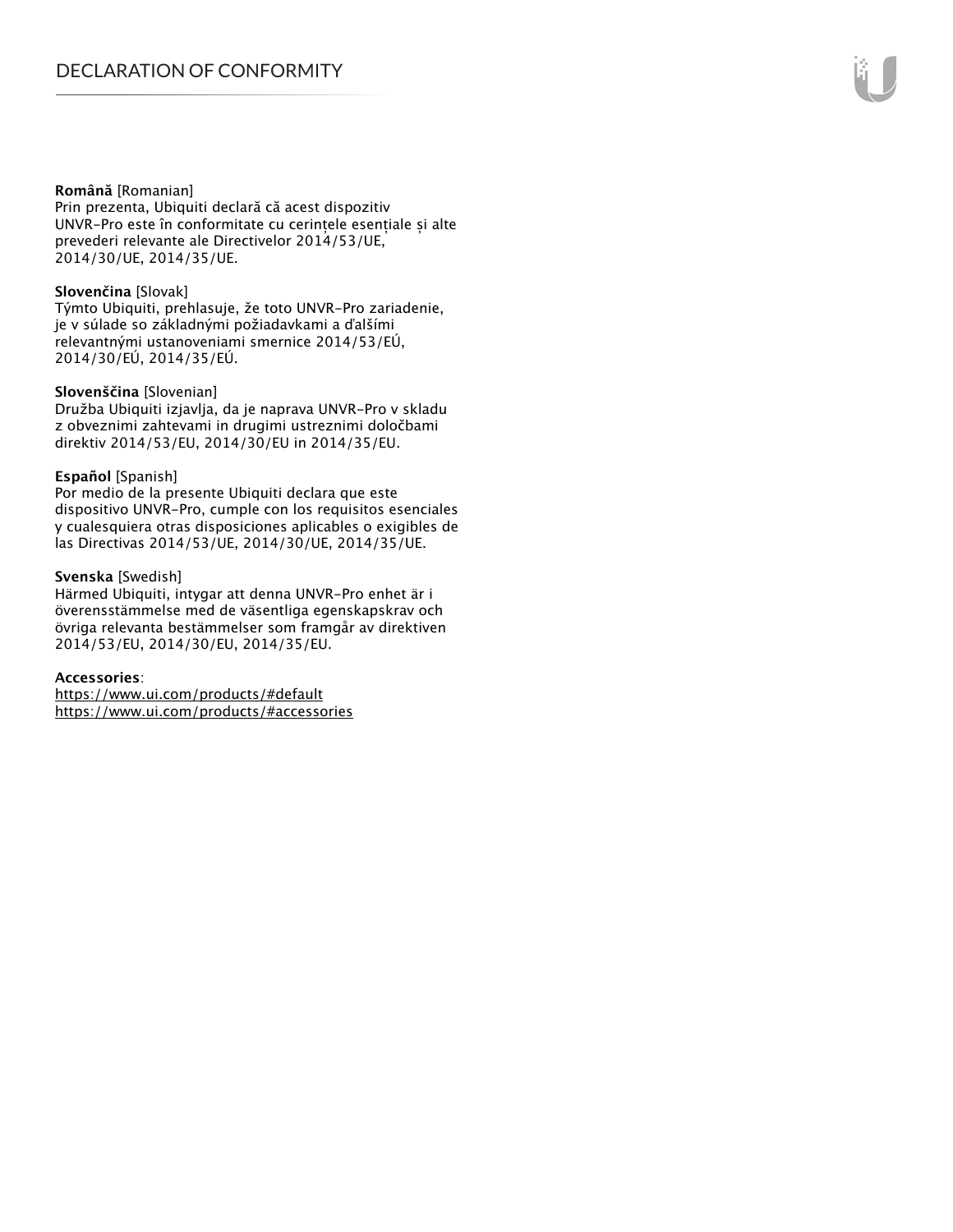Hereby declares under our sole responsibility that the **Network Video Recorder Pro**, model **UNVR-Pro**, to which this declaration relates, is in conformance with the provisions of UK Regulations

- Radio Equipment Regulations 2017
- Electromagnetic Compatibility Regulations 2016
- Electrical Equipment (Safety) Regulations 2016
- Hazardous Materials The Restriction of the Use of Certain Hazardous Substances in Electrical and Electronic Equipment Regulations 2012; 1907/2006 Registration, Evaluation, Authorization and Restriction of Chemicals (REACH)

For additional REACH details, please refer to **ui.com/compliance**

Product Standards to which Conformity of the Council Directives is declared:

| <b>Standards</b>                    | <b>Description</b>                                                                                                                                                                                                                                                |
|-------------------------------------|-------------------------------------------------------------------------------------------------------------------------------------------------------------------------------------------------------------------------------------------------------------------|
| EN 55032:2015                       | Electromagnetic compatibility of multimedia equipment - Emission require-<br>ments                                                                                                                                                                                |
| EN 55035:2017                       | Electromagnetic compatibility of multimedia equipment — Immunity require-<br>ments                                                                                                                                                                                |
| EN 301 489-1 V2.1.1<br>$(2017-02)$  | Electromagnetic compatibility and Radio spectrum Matters (ERM);<br>ElectroMagnetic Compatibility (EMC) standard for radio equipment and services;<br>Part 1: Common technical requirements                                                                        |
| EN 301 489-17 V3.2.2<br>$(2019-12)$ | ElectroMagnetic Compatibility (EMC) standard for radio equipment and ser-<br>vices; Part 17: Specific conditions for Broadband Data Transmission Systems;<br>Harmonised Standard covering the essential requirements of article 3.1(b) of<br>Directive 2014/53/EU |
| EN 300 328 V2.2.2<br>$(2019-07)$    | Wideband transmission systems; Data transmission equipment operating in<br>the 2,4 GHz ISM band and using wide band modulation techniques; Harmon-<br>ised Standard covering the essential requirements of article 3.2 of Directive<br>2014/53/EU                 |
| EN 62311:2020                       | Assessment of electronic and electrical equipment related to human exposure<br>restrictions for electromagnetic fields (0 Hz - 300 GHz)                                                                                                                           |
| EN 62368-1:2014                     | Audio/video, information and communication technology equipment - Part 1:<br>Safety requirements                                                                                                                                                                  |
| <b>UKCA Marking</b>                 | $\rightarrow$ $\rightarrow$ $\rightarrow$ $\rightarrow$                                                                                                                                                                                                           |

Mark Feil Compliance Manager

New York October 27, 2021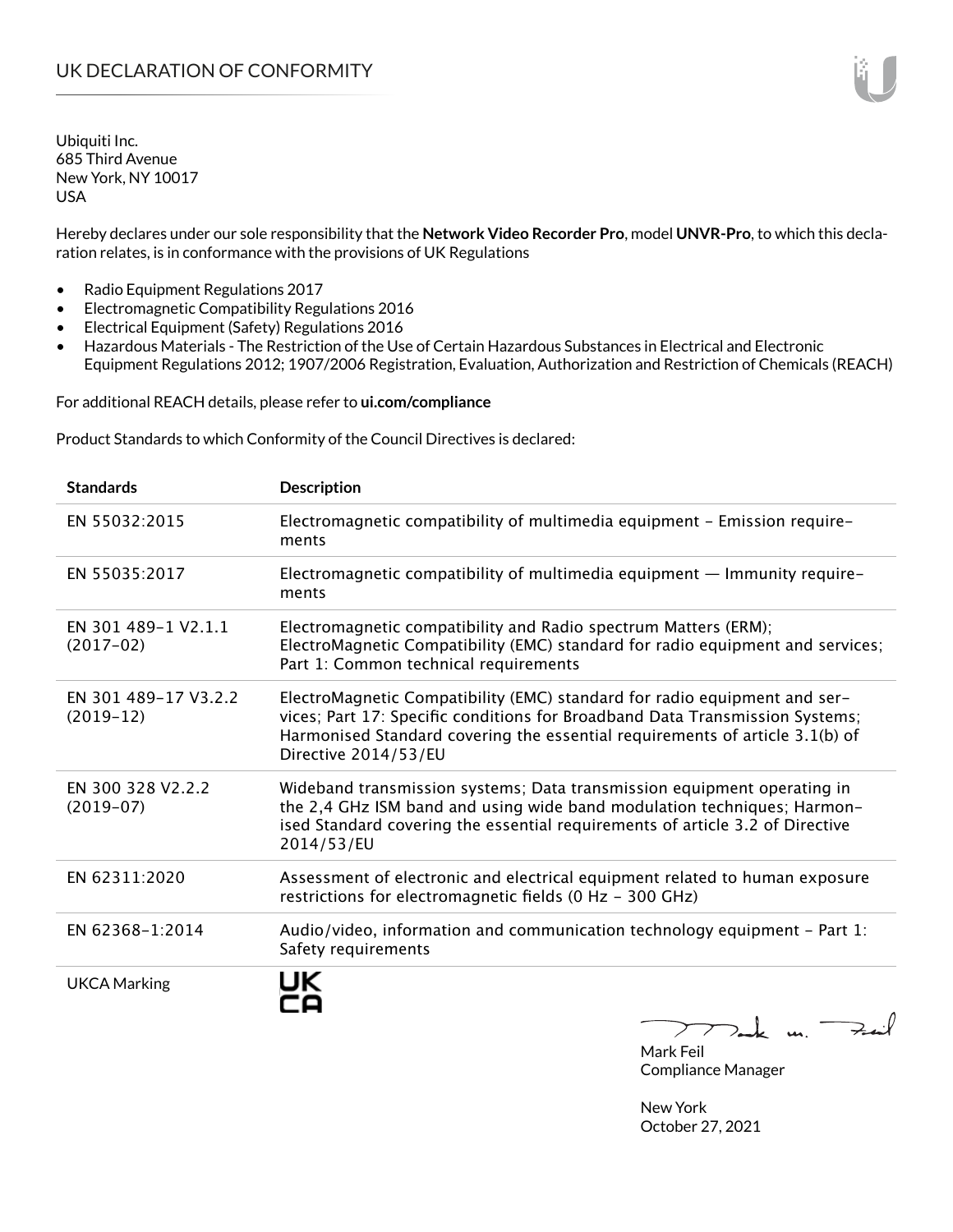# DICHIARAZIONE DI CONFORMITÀ UE ITALIAN ITALIAN

Ubiquiti Inc. 685 Third Avenue New York, NY 10017 USA

Con la presente dichiara sotto la propria esclusiva responsabilità che l' **Network Video Recorder Pro**, modello **UNVR-Pro**, a cui si riferisce la presente dichiarazione, è conforme alle disposizioni delle Direttive

- Radio 2014/53/EU Direttiva sulle apparecchiature radio (RED)
- EMC -2014/30/UE Direttiva sulla Compatibilità Elettromagnetica (EMCD)
- Sicurezza -2014/35/UE Direttiva sulla Bassa Tensione (LVD)
- Materiali Pericolosi -2011/65/UE Restrizione dell'uso di alcune Sostanze Pericolose nelle Apparecchiature Elettriche ed Elettroniche (RoHS) con emendamento (UE) 2015/863; 1907/2006 Registrazione, Valutazione, Autorizzazione e Restrizione delle Sostanze Chimiche (REACH)

Per ulteriori dettagli sul REACH, fare riferimento a **ui.com/compliance**

| <b>Standards</b>                    | <b>Description</b>                                                                                                                                                                                                                                                               |
|-------------------------------------|----------------------------------------------------------------------------------------------------------------------------------------------------------------------------------------------------------------------------------------------------------------------------------|
| EN 55032:2015                       | Compatibilità elettromagnetica delle apparecchiature multimediali -<br>Prescrizioni di Emissione                                                                                                                                                                                 |
| EN 55035:2017                       | Electromagnetic compatibility of multimedia equipment $-$ Immunity<br>requirements                                                                                                                                                                                               |
| EN 301 489-1 V2.1.1<br>$(2017-02)$  | Compatibilità elettromagnetica e problematiche di spettro radio (ERM); Norma<br>di compatibilità elettromagnetica (EMC) per apparecchiature e servizi radio;<br>Parte 1: Requisiti tecnici comuni                                                                                |
| EN 301 489-17 V3.2.2<br>$(2019-12)$ | Norma di Compatibilità Elettromagnetica (EMC) per apparecchiature e servizi<br>radio; Parte 17: Condizioni specifiche per sistemi di trasmissione dati a banda<br>larga; Norma armonizzata relativa ai requisiti essenziali dell'articolo 3.1(b) della<br>direttiva 2014/53/UE   |
| EN 300 328 V2.2.2<br>$(2019-07)$    | Sistemi di trasmissione a banda larga; apparecchiature di trasmissione dati che<br>operano nella banda 2,4 GHz ISM e che utilizzano tecniche di modulazione a<br>banda larga; norma armonizzata relativa ai requisiti essenziali dell'articolo 3.2<br>della direttiva 2014/53/UE |
| EN 62311:2020                       | Valutazione degli apparecchi elettronici ed elettrici in relazione ai limiti di base<br>per l'esposizione umana ai campi elettromagnetici (0 Hz - 300 GHz)                                                                                                                       |
| EN 62368-1:2014                     | Apparecchiature per la tecnologia audio/video, dell'informazione e della<br>comunicazione - Parte 1: Requisiti di sicurezza                                                                                                                                                      |
| <b>CE Marking</b>                   |                                                                                                                                                                                                                                                                                  |



Compliance Manager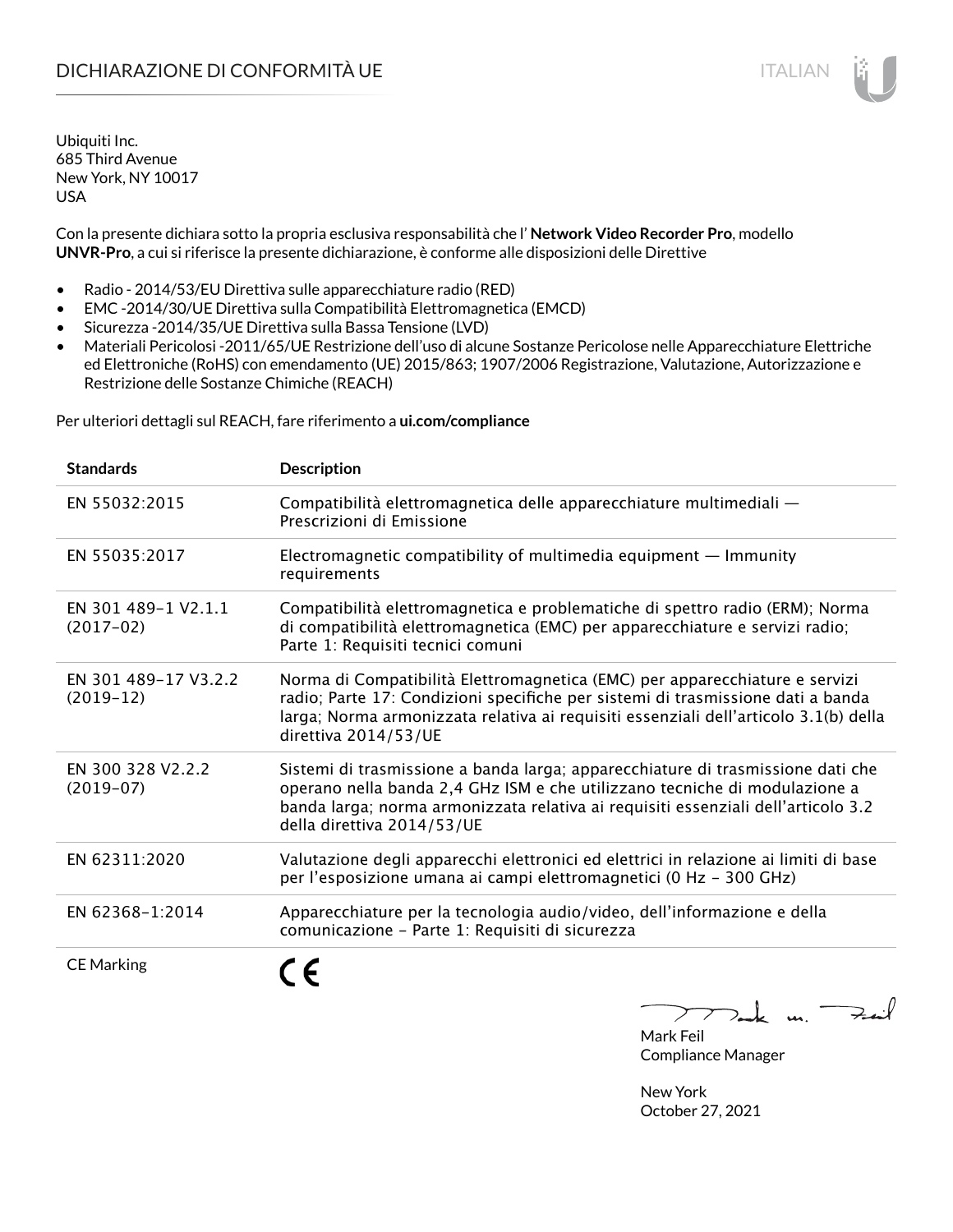Déclare par la présente, sous notre seule responsabilité, que l'**Network Video Recorder Pro**, modèle **UNVR-Pro**, auquel se rapporte cette déclaration, est conforme aux dispositions des Directives

- Radio 2014/53/EU Directive sur les Équipements Radio (RED)
- EMC -2014/30/EU Directive sur la Compatibilité Electromagnétique (EMCD)
- Sécurité -2014/35/EU Directive sur la Basse Tension (LVD)
- Matières dangereuses -2011/65/UE Restriction de l'utilisation de Certaines Substances Dangereuses dans les Equipements Electriques et Electroniques (RoHS) avec amendement (EU) 2015/863 ; 1907/2006 Enregistrement, Evaluation, Autorisation et Restriction des Produits Chimiques (REACH)

Pour plus de détails sur le règlement REACH, veuillez consulter le site **ui.com/compliance**

| <b>Standards</b>                    | <b>Description</b>                                                                                                                                                                                                                                                                                                                     |
|-------------------------------------|----------------------------------------------------------------------------------------------------------------------------------------------------------------------------------------------------------------------------------------------------------------------------------------------------------------------------------------|
| EN 55032:2015                       | Compatibilité électromagnétique des équipements multimédia — Exigences<br>d'émission                                                                                                                                                                                                                                                   |
| EN 55035:2017                       | Electromagnetic compatibility of multimedia equipment $-$ Immunity<br>requirements                                                                                                                                                                                                                                                     |
| EN 301 489-1 V2.1.1<br>$(2017-02)$  | Compatibilité électromagnétique et spectre radioélectrique (ERM) ; Norme de<br>compatibilité électromagnétique (CEM) pour les équipements de communication<br>radio et services ; Partie 1 : Exigences techniques communes                                                                                                             |
| EN 301 489-17 V3.2.2<br>$(2019-12)$ | Norme de compatibilité électromagnétique (CEM) concernant les équipements<br>de communication radio et services ; partie 17 : Exigences particulières<br>applicables aux systèmes de transmission de données à large bande ; norme<br>harmonisée couvrant les exigences essentielles de l'article 3.1(b) de la directive<br>2014/53/UE |
| EN 300 328 V2.2.2<br>$(2019-07)$    | Systèmes de transmission de données à large bande ; Matériel de transmission<br>de données fonctionnant dans la bande ISM à 2, 4 GHz et utilisant des<br>techniques de modulation à étalement du spectre ; Norme harmonisée couvrant<br>les exigences essentielles de l'article 3.2 de la directive 2014/53/UE.                        |
| EN 62311:2020                       | Évaluation des équipements électroniques et électriques en relation avec les<br>restrictions d'exposition humaine pour les champs électromagnétiques (0 Hz -<br>300 GHz)                                                                                                                                                               |
| EN 62368-1:2014                     | Equipements des technologies de l'audio/vidéo, de l'information et de la<br>communication - Partie 1 : exigences de sécurité                                                                                                                                                                                                           |
| <b>CE Marking</b>                   | $\overline{u}$                                                                                                                                                                                                                                                                                                                         |

 $\overline{\phantom{a}}$ ╱  $2 - k$  u. Mark Feil

Compliance Manager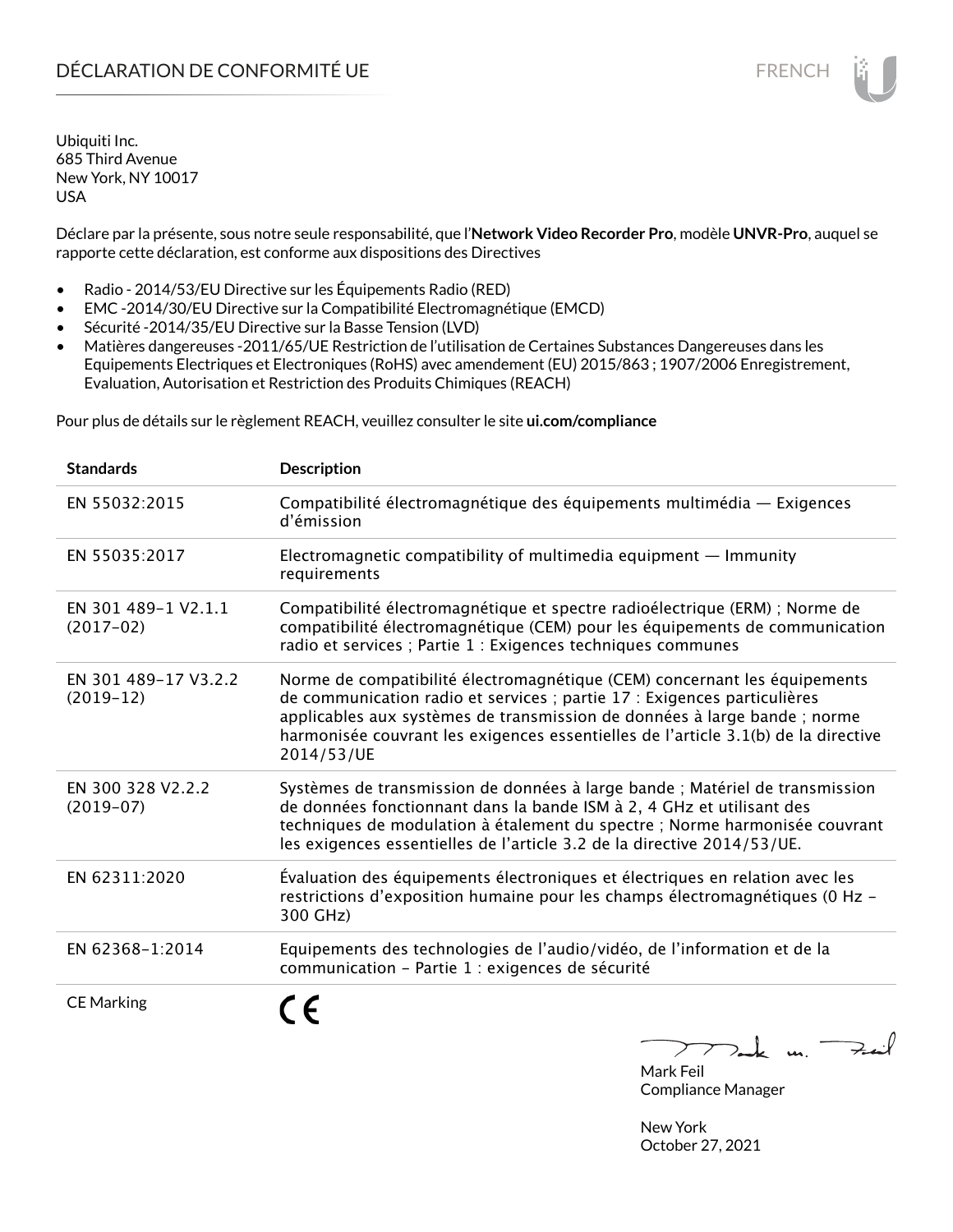Por la presente declaramos bajo nuestra exclusiva responsabilidad que el **Network Video Recorder Pro**, modelo **UNVR-Pro**, al que se refiere esta declaración, es conforme con las disposiciones de las Directivas

- Radio 2014/53/EU Directiva de Equipos de Radio (RED)
- EMC -2014/30/Directiva de Compatibilidad Electromagnética de la UE (EMCD)
- Seguridad -2014/35/Directiva de Baja Tensión de la UE (LVD)
- Materiales Peligrosos -2011/65/UE Restricción de la Utilización de Determinadas Sustancias Peligrosas en Aparatos Eléctricos y Electrónicos (RoHS) con la enmienda (UE) 2015/863; 1907/2006 Registro, Evaluación, Autorización y Restricción de Sustancias Químicas (REACH)

Para más detalles sobre el REACH, consulte **ui.com/compliance**

| <b>Standards</b>                    | <b>Description</b>                                                                                                                                                                                                                                                                                  |
|-------------------------------------|-----------------------------------------------------------------------------------------------------------------------------------------------------------------------------------------------------------------------------------------------------------------------------------------------------|
| EN 55032:2015                       | Compatibilidad electromagnética de equipos multimedia. Requisitos de emisión                                                                                                                                                                                                                        |
| EN 55035:2017                       | Electromagnetic compatibility of multimedia equipment $-$ Immunity<br>requirements                                                                                                                                                                                                                  |
| EN 301 489-1 V2.1.1<br>$(2017-02)$  | Cuestiones de Compatibilidad Electromagnética y Espectro de Radiofrecuencia<br>(ERM). Compatibilidad electromagnética (CEM): norma para equipos de radio y<br>servicios. Parte 1: Requisitos técnicos comunes                                                                                       |
| EN 301 489-17 V3.2.2<br>$(2019-12)$ | Norma de Compatibilidad Electromagnética (CEM) para equipos y servicios<br>radioeléctricos; Parte 17: Condiciones específicas para sistemas de transmisión<br>de datos de banda ancha; Norma armonizada que cubre los requisitos<br>esenciales del artículo 3.1.b) de la Directiva 2014/53/UE       |
| EN 300 328 V2.2.2<br>$(2019-07)$    | Sistemas de transmisión de datos de banda ancha; Equipos de transmisión<br>de datos, que funcionan en la banda ISM de 2,4 GHz y utilizan técnicas de<br>modulación de espectro ensanchado; Norma armonizada que cubre los<br>requisitos esenciales según el artículo 3.2 de la Directiva 2014/53/UE |
| EN 62311:2020                       | Evaluación de los equipos electrónicos y eléctricos en relación con las<br>restricciones relativas a la exposición de las personas a los campos<br>electromagnéticos (0 Hz - 300 GHz)                                                                                                               |
| EN 62368-1:2014                     | Equipos de audio y vídeo, de tecnología de la información y de la comunicación<br>- Parte 1: Requisitos de seguridad                                                                                                                                                                                |
| <b>CE Marking</b>                   |                                                                                                                                                                                                                                                                                                     |

 $k$  un  $\rightarrow$  $\triangleright$ 

Mark Feil Compliance Manager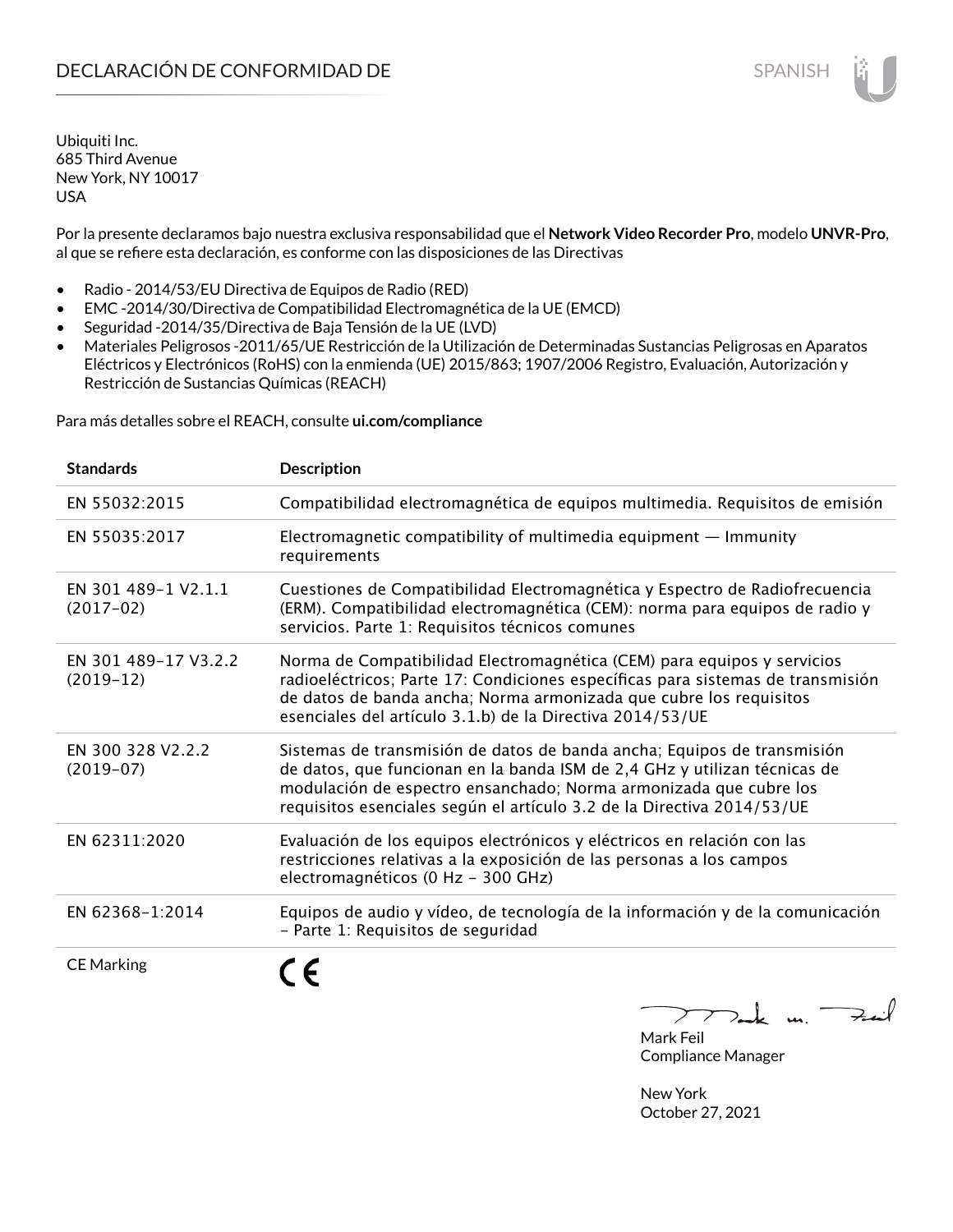### DECLARAȚIA DE CONFORMITATE UE EXECUTE DE ROMANIAN

Ubiquiti Inc. 685 Third Avenue New York, NY 10017 USA

Prin prezenta declarăm sub răspunderea noastră exclusivă că "**Network Video Recorder Pro**", modelul **UNVR-Pro**, la care se referă această declarație, este în conformitate cu prevederile directivelor următoare:

- Radio 2014/53/EU Radio Equipment Directive (RED) (Directiva UE privind echipamentele radio)
- EMC -2014/30/EU Electromagnetic Compatibility Directive (EMCD) (Directiva UE privind compatibilitatea electromagnetică)
- Siguranță -2014/35/EU Low Voltage Directive (LVD) (Directiva UE privind joasa tensiune)
- Materiale periculoase -2011/65/EU Restriction of the Use of Certain Hazardous Substances in Electrical and Electronic Equipment (RoHS) with amendment (EU) 2015/863 (Directiva UE privind restricția utilizării anumitor substanțe periculoase în echipamentele electrice și electronice (RoHS) cu amendamentele ulterioare); 1907/2006 Registration, Evaluation, Authorization and Restriction of Chemicals (REACH) (Regulamentul Uniunii Europene privind înregistrarea, evaluarea si autorizarea produselor chimice)

Pentru detalii suplimentare referitoare la regulamentul REACH, vă rugăm să consultați site-ul **ui.com/compliance**

| <b>Standards</b>                    | <b>Description</b>                                                                                                                                                                                                                                                                                |
|-------------------------------------|---------------------------------------------------------------------------------------------------------------------------------------------------------------------------------------------------------------------------------------------------------------------------------------------------|
| EN 55032:2015                       | Compatibilitatea electromagnetică a echipamentelor multimedia - Cerințe<br>privind emisiile                                                                                                                                                                                                       |
| EN 55035:2017                       | Electromagnetic compatibility of multimedia equipment - Immunity<br>requirements                                                                                                                                                                                                                  |
| EN 301 489-1 V2.1.1<br>$(2017-02)$  | Compatibilitatea electromagnetică și chestiuni legate de spectrul de frecvențe<br>radio (ERM); Standard de compatibilitate electromagnetică (EMC) pentru<br>echipamente și servicii radio; Partea 1: Cerințe tehnice comune                                                                       |
| EN 301 489-17 V3.2.2<br>$(2019-12)$ | Standard de compatibilitate electromagnetică (EMC) pentru echipamente și<br>servicii radio; Partea 17: Condiții specifice pentru sistemele de transmisie<br>a datelor în bandă largă; Standard armonizat privind cerințele esențiale ale<br>articolului 3.1 litera (b) din Directiva 2014/53 / UE |
| EN 300 328 V2.2.2<br>$(2019-07)$    | Sisteme de transmisie pe bandă largă; Echipamente de transmisie de date care<br>funcționează în banda ISM de 2,4 GHz și utilizează tehnici de modulare a benzii<br>largi; Standard armonizat privind cerințele esențiale ale articolului 3.2 din<br>Directiva 2014/53 / UE                        |
| EN 62311:2020                       | Evaluarea echipamentelor electronice și electrice legate de restricțiile expunerii<br>umane la câmpurile electromagnetice (0 Hz - 300 GHz)                                                                                                                                                        |
| EN 62368-1:2014                     | Echipamente tehnologice audio / video, informaționale și de comunicații. Partea<br>1: Cerințe de siguranță                                                                                                                                                                                        |
| <b>CE Marking</b>                   | n                                                                                                                                                                                                                                                                                                 |

 $\sum k$  u Feit  $\sum$ Mark Feil

Compliance Manager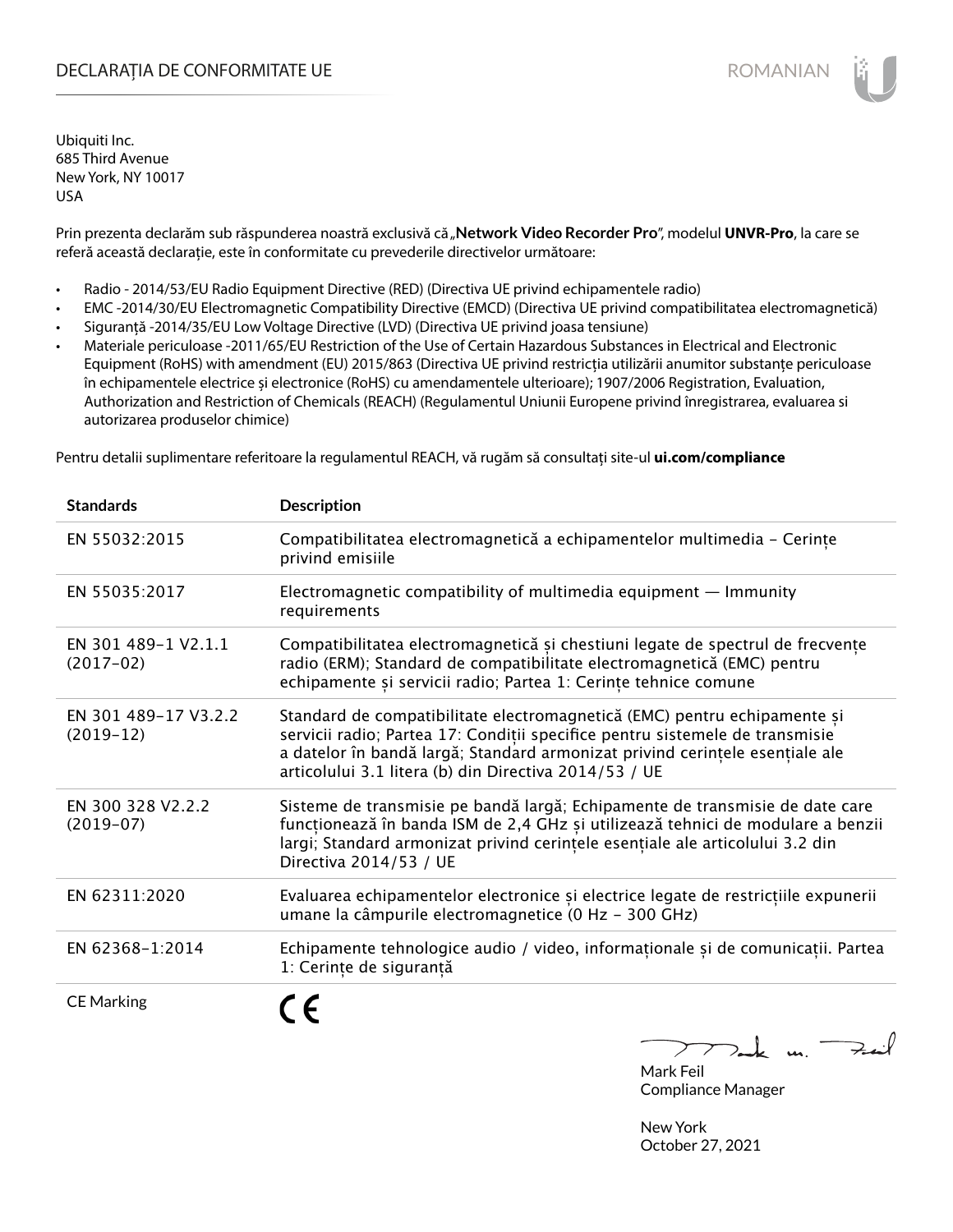## DEKLARACJA ZGODNOŚCI UE POLISH

Ubiquiti Inc. 685 Third Avenue New York, NY 10017 USA

Niniejszym oświadczam z naszą wyłączną odpowiedzialnością, że **Network Video Recorder Pro**, model **UNVR-Pro**, do którego odnosi się niniejsza deklaracja, jest zgodny z przepisami Dyrektyw

- Radio 2014/53/Dyrektywa Sprzętu Radiowego UE (RED)
- EMC -2014/30/Dyrektywa Zgodności Elektromagnetycznej UE (EMCD)
- Bezpieczeństwo -2014/35/Dyrektywa Niskiego Napięcia UE (LVD)
- Materiały Niebezpieczne -2011/65/Restrykcje Dotyczące Użycia NIektórych Niebezpiecznych Substancji w Sprzęcie Elektrycznym i Elektronicznym UE (RoHS) ze zmianą (UE) 2015/863; 1907/2006 Rejestracja, Ocena, Zezwolenie i Restrykcje Dotyczące Chemikaliów (REACH)

Aby uzyskać dodatkowe informacje REACH, należy przejść do **ui.com/compliance**

| <b>Standards</b>                    | <b>Description</b>                                                                                                                                                                                                                                                  |
|-------------------------------------|---------------------------------------------------------------------------------------------------------------------------------------------------------------------------------------------------------------------------------------------------------------------|
| EN 55032:2015                       | Kompatybilność elektromagnetyczna sprzętu multimedialnego – Wymagania<br>emisyjne                                                                                                                                                                                   |
| EN 55035:2017                       | Electromagnetic compatibility of multimedia equipment - Immunity<br>requirements                                                                                                                                                                                    |
| EN 301 489-1 V2.1.1<br>$(2017-02)$  | Kompatybilność elektromagnetyczna i Zagadnienia widma Radiowego (ERM);<br>Standard Kompatybilności ElektroMagnetycznej (EMC) dla sprzętu radiowego i<br>usług; Część 1: Typowe wymagania techniczne                                                                 |
| EN 301 489-17 V3.2.2<br>$(2019-12)$ | Standard Kompatybilności ElektroMagnetycznej (EMC) dla sprzętu radiowego<br>i usług; Część 17: Szczególne warunki dla Szerokopasmowych Systemów<br>Transmisji Danych; Norma zharmonizowana obejmująca zasadnicze wymagania<br>art. 3.1 lit. b) dyrektywy 2014/53/UE |
| EN 300 328 V2.2.2<br>$(2019-07)$    | Szerokopasmowe systemy transmisji; Szprzęt transmisji danych działający w<br>paśmie 2,4 GHz ISM i używający szerokopasmowe techniki modulacyjne; Norma<br>zharmonizowana obejmująca zasadnicze wymagania artykułu 3.2 dyrektywy<br>2014/53/UE                       |
| EN 62311:2020                       | Oszacowanie elektronicznego i elektrycznego sprzętu związanego z<br>ograniczeniami narażenia ludzi na pola elektromagnetyczne (0 Hz - 300 GHz)                                                                                                                      |
| EN 62368-1:2014                     | Audio/wideo, sprzęt technologii informatycznej i komunikacyjnej – Część 1:<br>Wymagania dotyczące bezpieczeństwa                                                                                                                                                    |
| <b>CE Marking</b>                   |                                                                                                                                                                                                                                                                     |

لأمدحه  $\mathbf{u}$ 

Mark Feil Compliance Manager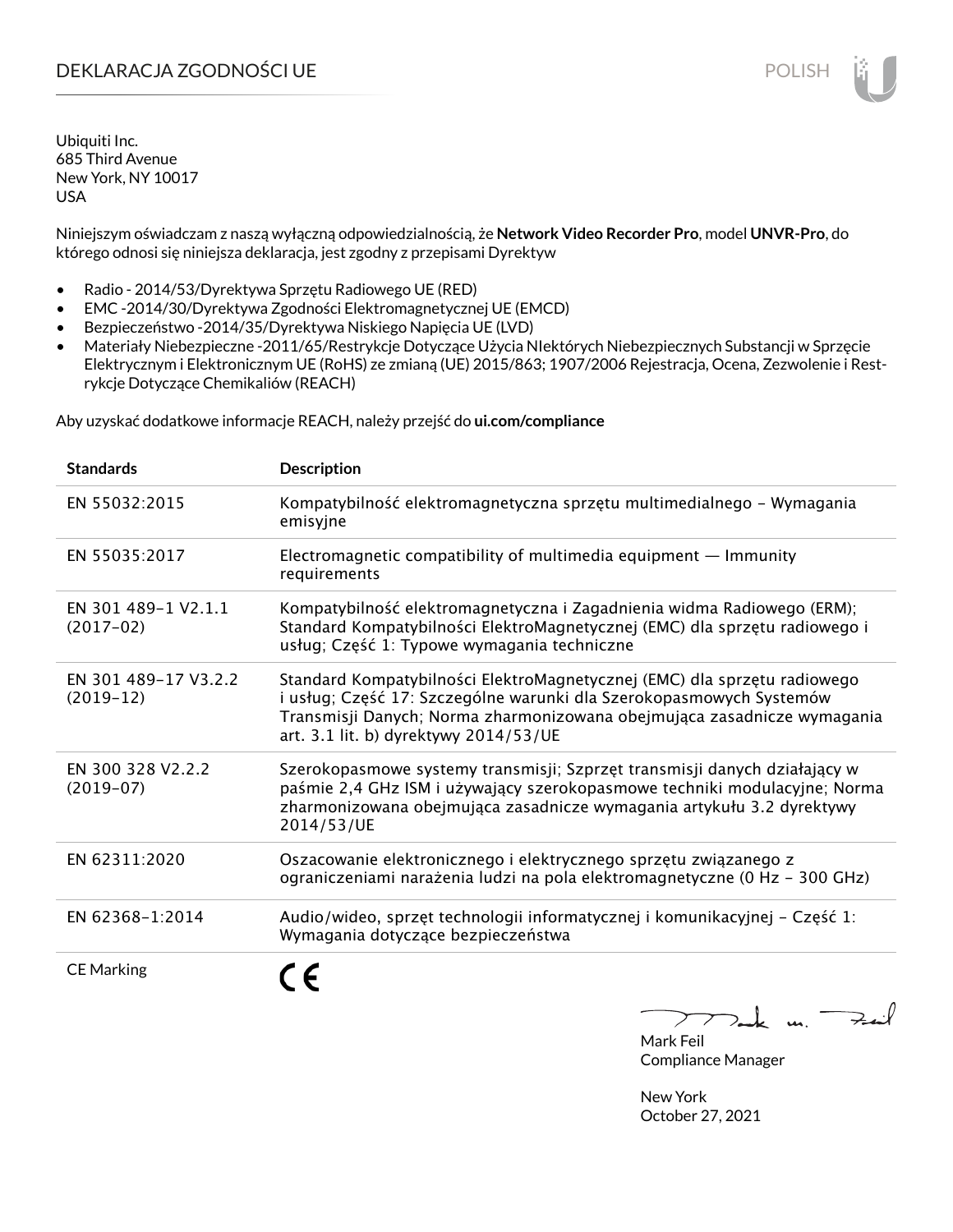### I**ZJAVA EU O SKLADNOSTI** SLOVENIAN

Ubiquiti Inc. 685 Third Avenue New York, NY 10017 USA

S tem dokumentom na lastno odgovornost izjavljamo, da je naprava **Network Video Recorder Pro**, model **UNVR-Pro**, na katerega se ta izjava nanaša, v skladu z določbami naslednjih direktiv:

- Radio 2014/53/EU Direktiva o radijski opremi (RED)
- EMC -2014/30/EU Direktiva o elektromagnetni združljivosti (EMCD)
- Varnost -2014/35/EU Direktiva o nizkonapetostni opremi (LVD)
- Nevarne snovi -2011/65/EU Direktiva o omejevanju uporabe nekaterih nevarnih snovi v električni in elektronski opremi (RoHS) s spremembo (EU) 2015/863; 1907/2006 Uredba o registraciji, evalvaciji, avtorizaciji in omejevanju kemikalij (REACH)

Več podrobnosti o REACH uredbi si poglejte na **ui.com/compliance**

| <b>Standards</b>                    | <b>Description</b>                                                                                                                                                                                                                                |
|-------------------------------------|---------------------------------------------------------------------------------------------------------------------------------------------------------------------------------------------------------------------------------------------------|
| EN 55032:2015                       | Elektromagnetna združljivost večpredstavnostne opreme - Zahteve glede<br>elektromagnetnega sevanja                                                                                                                                                |
| EN 55035:2017                       | Electromagnetic compatibility of multimedia equipment $-$ Immunity<br>requirements                                                                                                                                                                |
| EN 301 489-1 V2.1.1<br>$(2017-02)$  | Elektromagnetna združljivost in zadeve v zvezi z radijskim spektrom (ERM) –<br>Standard elektromagnetne združljivosti (EMC) za radijsko opremo in storitve -<br>1. del: Splošne tehnične zahteve                                                  |
| EN 301 489-17 V3.2.2<br>$(2019-12)$ | Standard elektromagnetne združljivosti (EMC) za radijsko opremo in storitve<br>- 17. del: Posebni pogoji za širokopasovne sisteme za prenos podatkov -<br>Harmonizirani standard, ki zajema bistvene zahteve člena 3.1(b) direktive<br>2014/53/EU |
| EN 300 328 V2.2.2<br>$(2019-07)$    | Širokopasovni prenosni sistemi – Oprema za prenos podatkov v frekvenčnem<br>pasu 2,4 GHz ISM, ki uporablja širokopasovne modulacijske tehnike -<br>Harmonizirani standard, ki zajema bistvene zahteve člena 3.2 direktive<br>2014/53/EU           |
| EN 62311:2020                       | Ocena elektronske in električne opreme glede omejevanja izpostavljenosti ljudi<br>elektromagnetnim sevanjem (0 Hz - 300 GHz)                                                                                                                      |
| EN 62368-1:2014                     | Oprema za avdio/video, informacijsko in komunikacijsko tehnologijo - 1. del:<br>Varnostne zahteve                                                                                                                                                 |
| <b>CE Marking</b>                   |                                                                                                                                                                                                                                                   |

m. Fail

Mark Feil Compliance Manager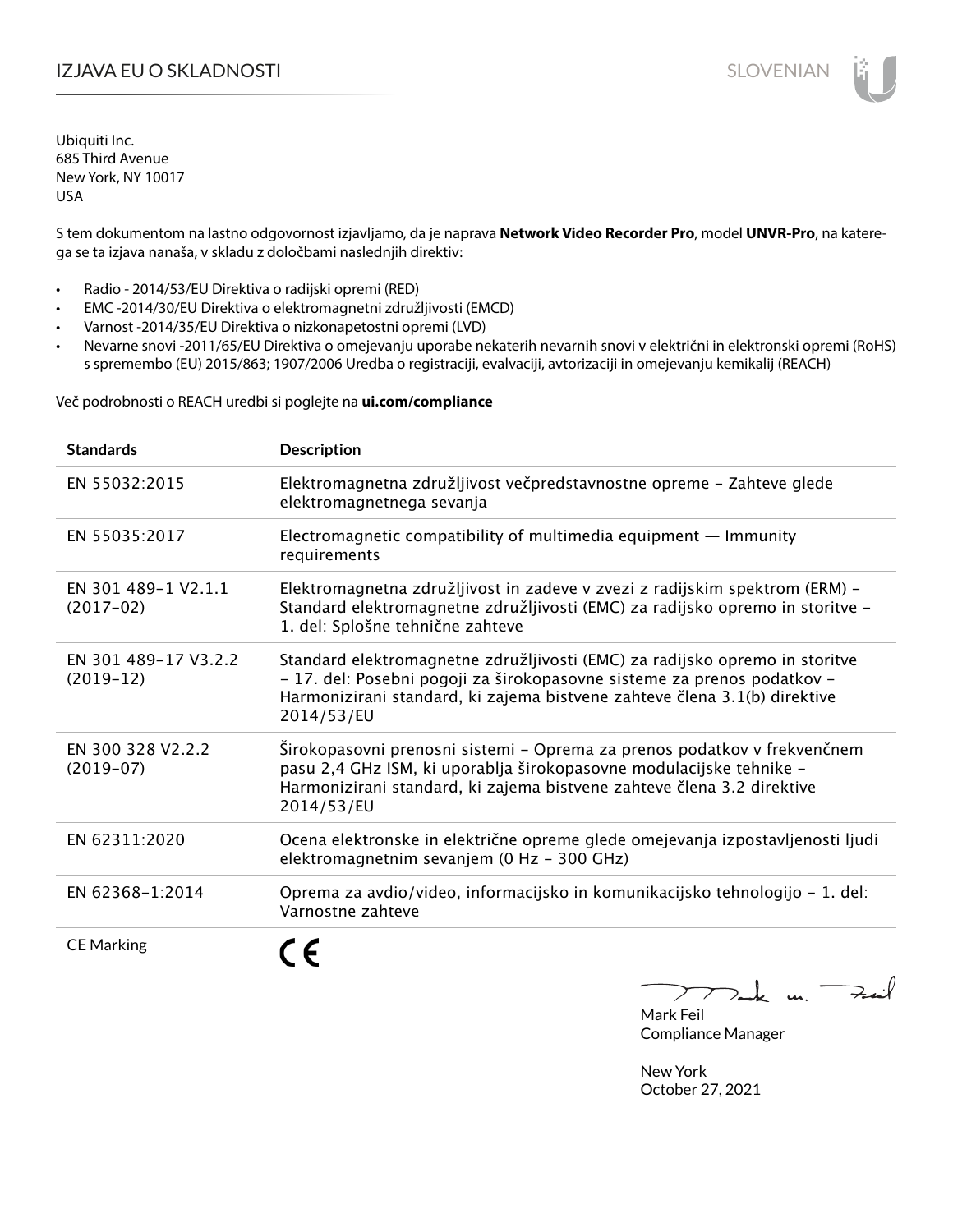Διά του παρόντος δηλώνουμε με αποκλειστική ευθύνη μας ότι το **Network Video Recorder Pro**, μοντέλο **UNVR-Pro**, στο οποίο αναφέρεται η παρούσα δήλωση, είναι σύμφωνο με τις διατάξεις των Οδηγιών

- Ραδιοεξοπλισμός Οδηγία Ραδιοεξοπλισμού (RED) 2014/53/ΕΕ
- EMC Οδηγία Ηλεκτρομαγνητικής Συμβατότητας (EMCD) 2014/30/ΕΕ
- Ασφάλεια Οδηγία Χαμηλής Τάσης (LVD) 2014/35/ΕΕ
- Επικίνδυνα Υλικά Περιορισμός της Χρήσης Ορισμένων Επικίνδυνων Ουσιών σε Ηλεκτρικό και Ηλεκτρονικό Εξοπλισμό (RoHS) 2011/65/ΕΕ με τροποποίηση (ΕΕ) 2015/863. Καταχώριση, Αξιολόγηση, Εξουσιοδότηση και Περιορισμός Χημικών Ουσιών (REACH) 1907/2006

Για περισσότερες λεπτομέρειες σχετικά με το REACH, παρακαλούμε ανατρέξτε στη διεύθυνση **ui.com/compliance**

| <b>Standards</b>                    | <b>Description</b>                                                                                                                                                                                                                                                     |
|-------------------------------------|------------------------------------------------------------------------------------------------------------------------------------------------------------------------------------------------------------------------------------------------------------------------|
| EN 55032:2015                       | Ηλεκτρομαγνητική συμβατότητα εξοπλισμού πολυμέσων - Απαιτήσεις<br>εκπομπών                                                                                                                                                                                             |
| EN 55035:2017                       | Electromagnetic compatibility of multimedia equipment - Immunity<br>requirements                                                                                                                                                                                       |
| EN 301 489-1 V2.1.1<br>$(2017-02)$  | Ηλεκτρομαγνητική συμβατότητα και Θέματα Ραδιοφάσματος (ERM). Πρότυπο<br>ηλεκτρομαγνητικής συμβατότητας (ΕΜC) για ραδιοεξοπλισμό και υπηρεσίες.<br>Μέρος 1: Κοινές τεχνικές απαιτήσεις                                                                                  |
| EN 301 489-17 V3.2.2<br>$(2019-12)$ | Πρότυπο ηλεκτρομαγνητικής συμβατότητας (ΕΜC) για ραδιοεξοπλισμό και<br>υπηρεσίες. Μέρος 17: Ειδικοί όροι για Συστήματα Μετάδοσης Δεδομένων<br>Ευρείας Ζώνης · Εναρμονισμένο Πρότυπο που καλύπτει τις βασικές<br>απαιτήσεις του άρθρου 3.1 (β) της Οδηγίας 2014/53 / ΕΕ |
| EN 300 328 V2.2.2<br>$(2019-07)$    | Ευρυζωνικά συστήματα μετάδοσης. Εξοπλισμός μετάδοσης δεδομένων<br>που λειτουργεί στη ζώνη ISM 2,4 GHz και χρησιμοποιεί ευρυζωνικές<br>τεχνικές διαμόρφωσης. Εναρμονισμένο πρότυπο που καλύπτει τις βασικές<br>απαιτήσεις του άρθρου 3.2 της Οδηγίας 2014/53 / ΕΕ       |
| EN 62311:2020                       | Αξιολόγηση ηλεκτρονικού και ηλεκτρικού εξοπλισμού που σχετίζεται με<br>περιορισμούς έκθεσης στον άνθρωπο για ηλεκτρομαγνητικά πεδία (0 Hz -<br>300 GHz)                                                                                                                |
| EN 62368-1:2014                     | Εξοπλισμός τεχνολογίας ήχου/εικόνας, πληροφορικής και επικοινωνιών -<br>Μέρος 1: Απαιτήσεις ασφάλειας                                                                                                                                                                  |
| <b>CE Marking</b>                   |                                                                                                                                                                                                                                                                        |

Tak un Fait  $\sum$ 

Mark Feil Compliance Manager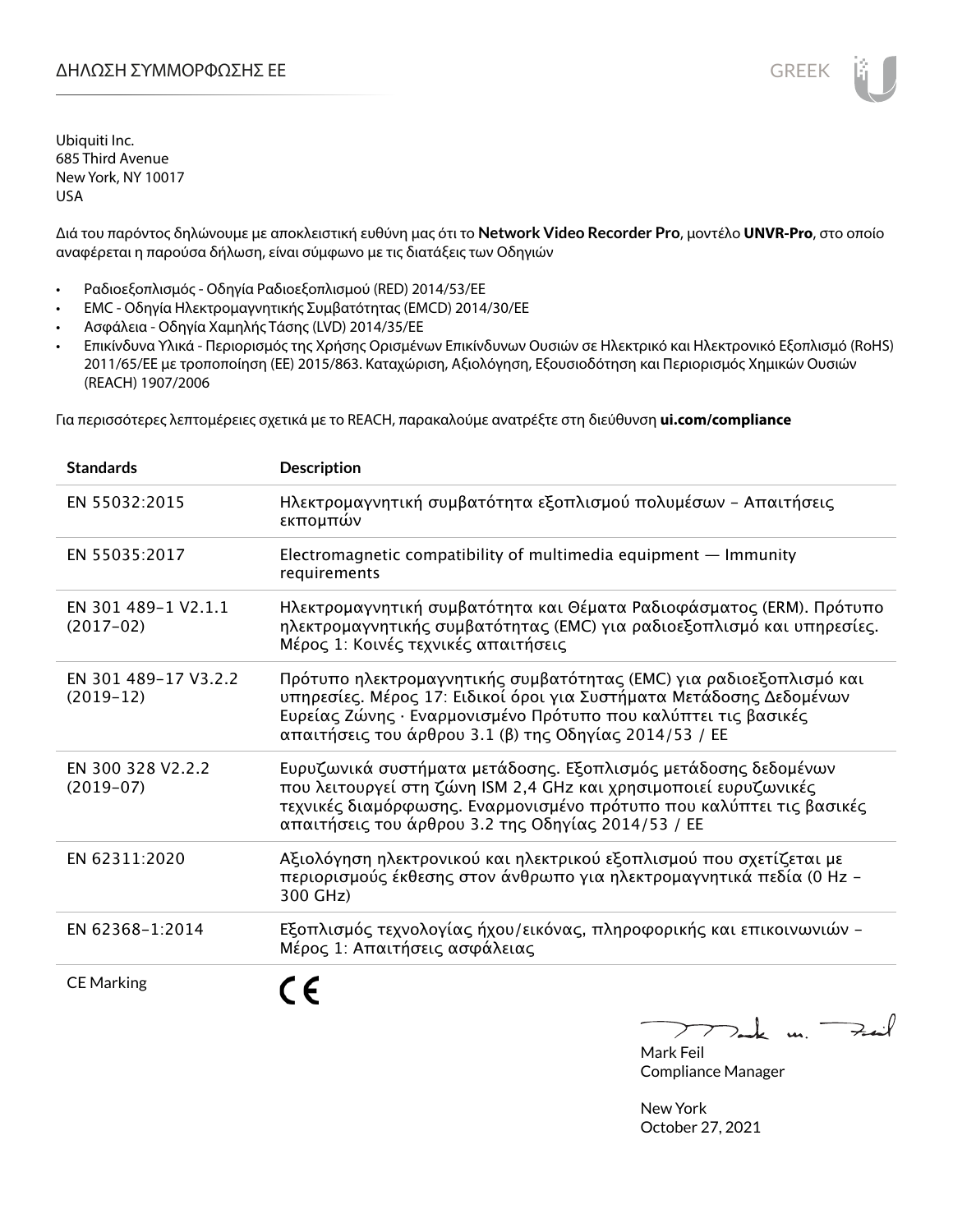# EÚ VYHLÁSENIE O SÚHLASE SLOVAK SLOVAK

Ubiquiti Inc. 685 Third Avenue New York, NY 10017 USA

Týmto prehlasuje, na našu výlučnú zodpovednosť, že **Network Video Recorder Pro**, model **UNVR-Pro**, ktorého sa toto vyhlásenie týka, je v súlade s ustanoveniami Smerníc

- Rádio 2014/53/EÚ Smernica o Rádiových Zariadeniach (RED)
- EMC -2014/30/EÚ Smernica o Elektromagnetickej Kompatibilite (EMCD)
- Bezpečnosť -2014/35/EÚ Smernica o Nízkom Napätí (LVD)
- Nebezpečné Materiály -2011/65/EÚ Obmedzenie Používania Určitých Nebezpečných Látok v Elektrických a Elektronických Zariadeniach (RoHS) s dodatkom (EÚ) 2015/863; 1907/2006 Registrácia, Hodnotenie, Autorizácia a Obmedzenie chemikálií (REACH)

Ďalšie informácie o REACH môžete nájsť na **ui.com/compliance**

| <b>Standards</b>                    | <b>Description</b>                                                                                                                                                                                                                                           |
|-------------------------------------|--------------------------------------------------------------------------------------------------------------------------------------------------------------------------------------------------------------------------------------------------------------|
| EN 55032:2015                       | Elektromagnetická kompatibilita multimediálnych zariadení - emisné<br>požiadavky                                                                                                                                                                             |
| EN 55035:2017                       | Electromagnetic compatibility of multimedia equipment - Immunity<br>requirements                                                                                                                                                                             |
| EN 301 489-1 V2.1.1<br>$(2017-02)$  | Elektromagnetická kompatibilita a záležitosti rádiového spektra (ERM). Norma<br>elektromagnetickej kompatibility (EMC) pre rádiové zariadenia a služby:<br>Spoločné technické požiadavky                                                                     |
| EN 301 489-17 V3.2.2<br>$(2019-12)$ | Norma elektromagnetickej kompatibility (EMC) na rádiové zariadenia a služby.<br>17. časť: Osobitné podmienky pre širokopásmové systémy prenosu dát.<br>Harmonizovaná norma vzťahujúca sa na základné požiadavky článku 3.1 písm.<br>b) smernice $2014/53/EU$ |
| EN 300 328 V2.2.2<br>$(2019-07)$    | Širokopásmové prenosové systémy. Zariadenia na prenos údajov pracujúce<br>v pásme ISM 2,4 GHz a používajúce širokopásmové modulačné techniky.<br>Harmonizovaná norma vzťahujúca sa na základné požiadavky článku 3.2<br>smernice 2014/53/EÚ                  |
| EN 62311:2020                       | Posudzovanie elektronických a elektrických zariadení v súvislosti s<br>obmedzeniami vystavenia ľudí elektromagnetickým poliam (0 Hz - 300 GHz)                                                                                                               |
| EN 62368-1:2014                     | Zariadenia audio/video, informačnej a komunikačnej technológie - časť 1:<br>Bezpečnostné požiadavky                                                                                                                                                          |
| <b>CE Marking</b>                   |                                                                                                                                                                                                                                                              |

 $k$  un  $\rightarrow$  $\sum$ 

Mark Feil Compliance Manager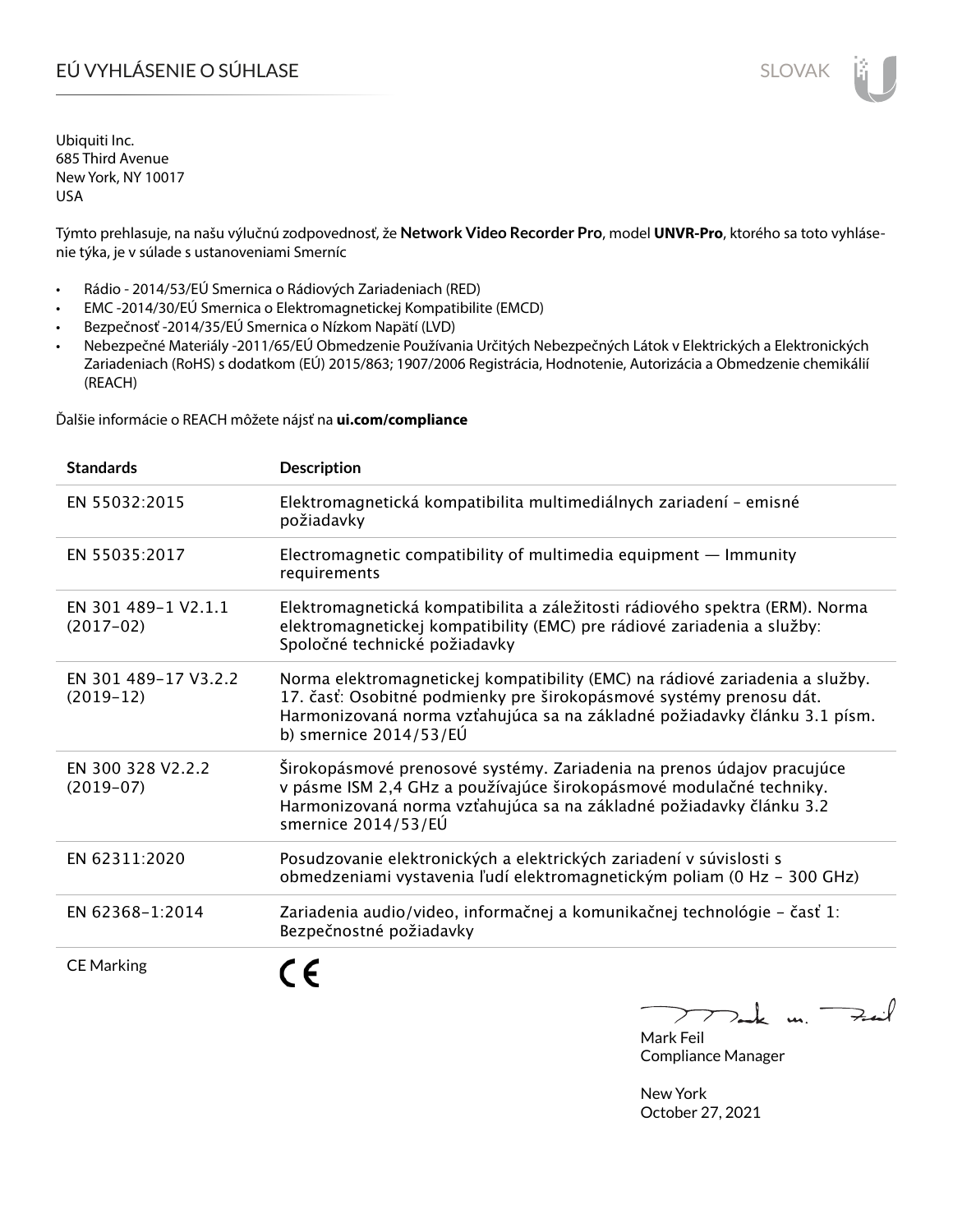### ES ATBILSTĪBAS DEKLARĀCIJA LATVIAN

Ubiquiti Inc. 685 Third Avenue New York, NY 10017 USA

Vienīgi uz savu atbildību deklarējam, ka iekārtas "**Network Video Recorder Pro**" modelis "**UNVR-Pro**", uz ko attiecas šī deklarācija, atbilst šādu direktīvu noteikumiem:

- radio 2014/53/ES Radioiekārtu direktīva (RED);
- elektromagnētiskā saderība 2014/30/ES Elektromagnētiskās saderības direktīva (EMCD);
- drošība 2014/35/ES Zemsprieguma direktīva (LVD);
- bīstami materiāli 2011/65/ES Atsevišķu bīstamu ķīmisko vielu izmantošanas ierobežojumi elektriskajās un elektroniskajās iekārtās (RoHS) ar grozījumu (ES) 2015/863; 1907/2006 Ķīmisko vielu reģistrēšana, novērtēšana, atļaušana un ierobežošana (REACH).

Papildinformāciju par REACH lūdzam skatīt tīmekļa vietnē **ui.com/compliance**

| <b>Standards</b>                    | <b>Description</b>                                                                                                                                                                                                                                          |
|-------------------------------------|-------------------------------------------------------------------------------------------------------------------------------------------------------------------------------------------------------------------------------------------------------------|
| EN 55032:2015                       | Multivides iekārtu elektromagnētiskā saderība - Emisijai piemērojamās prasības                                                                                                                                                                              |
| EN 55035:2017                       | Electromagnetic compatibility of multimedia equipment $-$ Immunity<br>requirements                                                                                                                                                                          |
| EN 301 489-1 V2.1.1<br>$(2017-02)$  | Elektromagnētiskā saderība un radiofrekvenču spektra jautājumi (ERM);<br>Elektromagnētiskās saderības (EMS) standarts radioiekārtām un dienestiem; 1.<br>daļa: Vispārējās tehniskās prasības                                                                |
| EN 301 489-17 V3.2.2<br>$(2019-12)$ | Elektromagnētiskās saderības (EMS) standarts radioiekārtām un dienestiem;<br>17. dala: Īpašie nosacījumi platjoslas datu pārraides sistēmām; Saskaņotais<br>standarts, kas atbilst Direktīvas 2014/53/ES 3. panta 1. punkta b) apakšpunkta<br>pamatprasībām |
| EN 300 328 V2.2.2<br>$(2019-07)$    | Platjoslas pārraides sistēmas; Datu pārraides iekārtas, kas darbojas 2,4 GHz<br>ISM joslā un izmanto platjoslas modulācijas paņēmienus; Saskaņotais standarts,<br>kas atbilst Direktīvas 2014/53/ES 3. panta 2. punkta pamatprasībām                        |
| EN 62311:2020                       | Elektronisko un elektrisko iekārtu novērtēšana attiecībā uz ierobežojumiem 0<br>Hz-300 GHz elektromagnētisko lauku iedarbībai uz cilvēkiem                                                                                                                  |
| EN 62368-1:2014                     | Audio/video, informācijas un komunikācijas tehnoloģiju aprīkojums - 1. daļa:<br>Drošības prasības                                                                                                                                                           |
| <b>CE Marking</b>                   |                                                                                                                                                                                                                                                             |

Tak un Fail  $\triangleright$ 

Mark Feil Compliance Manager